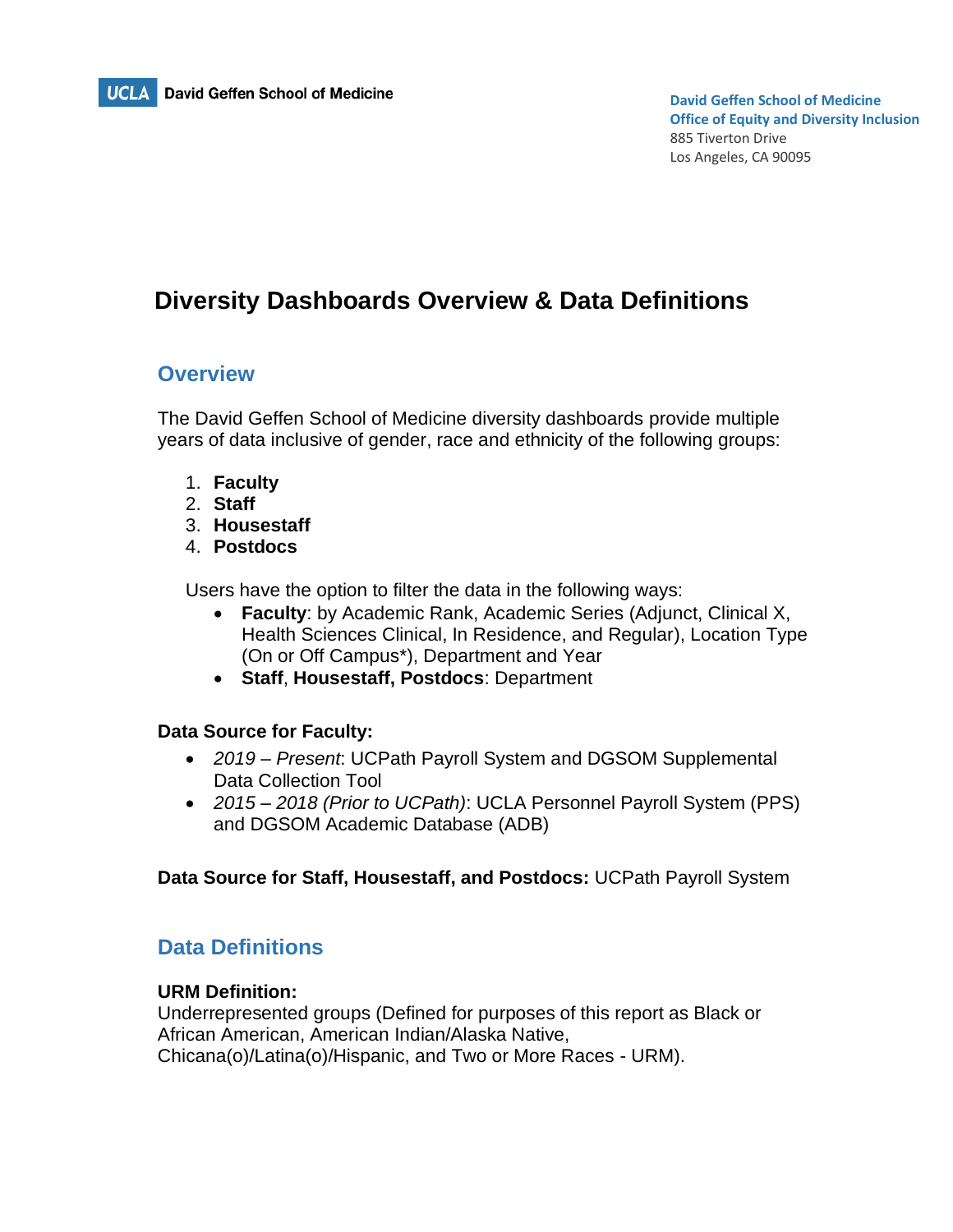### **Race/Ethnicity:**

The following racial/ethnic categories are reported:

- American Indian or Alaskan Native
- Asian/Asian-American
- Black or African American
- Chicana(o)/Latina(o)/Hispanic
- Two or More Races URM
- Two or More Races Non-URM
- White
- Unknown

Individuals listed under the category of **American Indian or Alaskan Native** identified as one of the following: American Indian or Alaskan Native.

Individuals listed under the category of **Asian/Asian-American** identified as one of the following: Asian, Chinese/Chinese American, Filipino/Pilipino, Japanese/Japanese American, Korean/Korean American, Native Hawaiian or other Pacific Islander, Pakistani/East Indian, Vietnamese/Vietnamese American, or Other Asian.

Individuals listed under the category of **Black or African American** identified as one of the following: Black/African American (Not of Hispanic Origin) or Black/African American.

Individuals listed under the category **Chicana(o)/Latina(o)/Hispanic** identified as one of the following: Hispanic, Latin American/Latino, Mexican/Mexican-American/Chicano, or other Spanish/Spanish American.

Individuals listed under **Two or More Races – URM** identified as multiple races/ethnicities, with at least one being a URM designated race/ethnicity.

Individuals listed under **Two or More Races – Non-URM** identified as multiple races/ethnicities, none defined as URM.

Individuals listed under the category of **White** identified as one of the following: European, Middle Eastern, North African, White (Not of Hispanic Origin), or White.

**Unknown** –Includes no data entered and declines to state